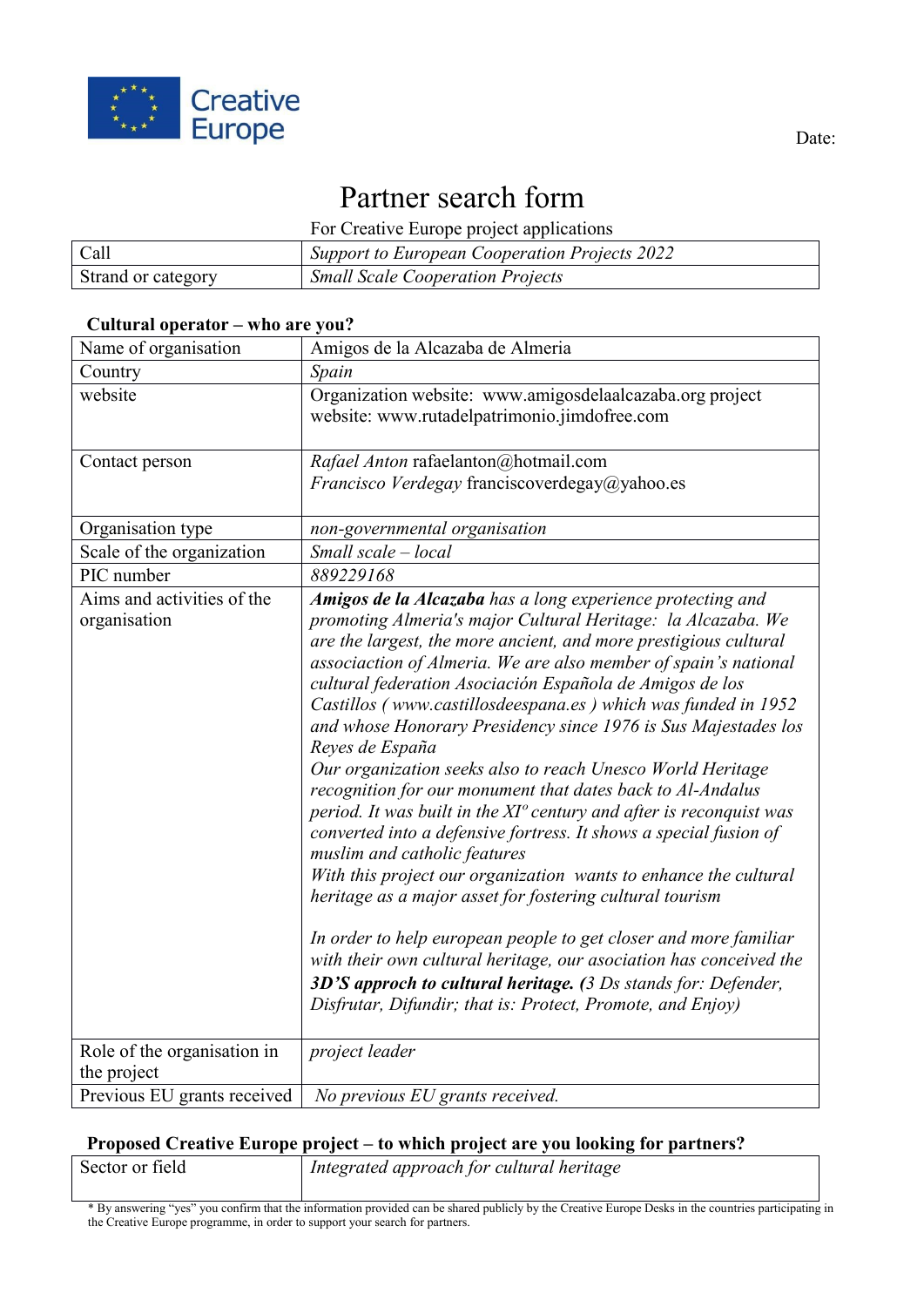| Justification      | I)<br>Both the UE and the Unesco are determined to<br>carry out a decisive action in order to protect Cultural Heritage<br>and to hand it over to the next generations, that is, physically (weel<br>preserved) and emotionnally (strong awareness of its significance<br>and value).                                                                                       |
|--------------------|-----------------------------------------------------------------------------------------------------------------------------------------------------------------------------------------------------------------------------------------------------------------------------------------------------------------------------------------------------------------------------|
|                    | 2)<br>In order to acheive these goals, EU's strategies are:                                                                                                                                                                                                                                                                                                                 |
|                    | - make Cultural Heritage more accesible to people, and more                                                                                                                                                                                                                                                                                                                 |
|                    | particularly to the Youth                                                                                                                                                                                                                                                                                                                                                   |
|                    | promote a wider use of TIC and streaming platforms for<br>communication actions                                                                                                                                                                                                                                                                                             |
|                    | Develop an integrated approach to Cultural Heritage.                                                                                                                                                                                                                                                                                                                        |
|                    | Promote the European Heritage Label                                                                                                                                                                                                                                                                                                                                         |
|                    | 3)<br>A regards the Integrated approach to Cultural Heritage,<br>the 2014 report "Towards an integrated approach towards Cultural<br>Heritage", by the Committee and Culture Commission of the European<br>Commission, states that:                                                                                                                                         |
|                    | "it is of <b>paramount importance</b> to use the available resources for<br>supporting, enhancing and promoting cultural heritage on the basis of<br>an integrated approach" and also, : "such an approach can lead to<br>enhanced social, economic and territorial cohesion, while also<br>contributing to the fulfilment of the goals set in the Europe 2020<br>strategy" |
|                    | As regards the European Heritage Label, the "Evaluation"<br>4)<br>of the EHL action" report, issued by the European Commission in 2019<br>states that:                                                                                                                                                                                                                      |
|                    | "At the moment, communication of the Label to the public is<br>moderate", and also "a great demand exists within the action for more<br>intense communication".                                                                                                                                                                                                             |
|                    | Two recommendations of this report:                                                                                                                                                                                                                                                                                                                                         |
|                    | <b>Improve communication of the EHL</b> , and promote<br>cooperation and thematic networking among EHL sites (recommendation<br>11).                                                                                                                                                                                                                                        |
|                    | Help EHL sites, to develop their European narratives in<br>order to meet and maintain their adherence to the criterion of European<br>significance (recommendation 4).                                                                                                                                                                                                      |
| Project objectives | Objective 1 Innovation: to enhance the capacity of European cultural<br>and creative sectors to nurture talents, to <i>innovate</i> , to prosper and to<br>generate jobs and growth                                                                                                                                                                                         |
|                    | Responding to the Culture Strand indications, this project is innovative<br>in several ways:                                                                                                                                                                                                                                                                                |
|                    | - it merges together for the first time, all the categories of Cultural<br>Heritage (Unesco Labels an EH Label) in a sigle event that will be<br>available for viewing on-line at any time (the "Heritage Days" takes the<br>form of a local event and is limited to two days per year).                                                                                    |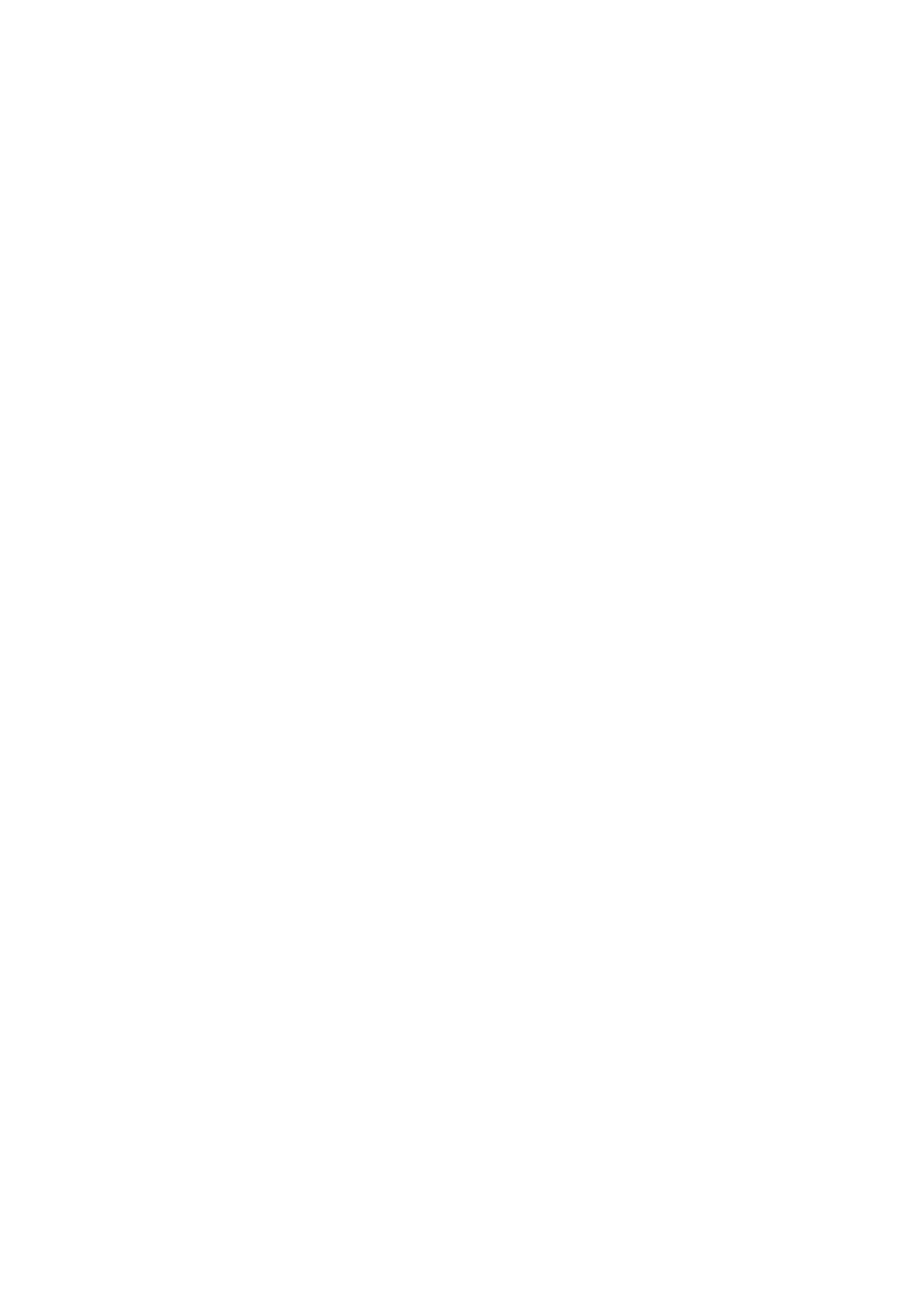|         | It will bring together and display on a unique map the<br>whole of the Heritage sites that are usually disgregated and presented<br>separately.                                                                                                                                                                                                                                                                                                                                                      |
|---------|------------------------------------------------------------------------------------------------------------------------------------------------------------------------------------------------------------------------------------------------------------------------------------------------------------------------------------------------------------------------------------------------------------------------------------------------------------------------------------------------------|
|         | it will bring to the education system a packed and<br>classified pedagogical resource to be directly used in the european<br>classrooms                                                                                                                                                                                                                                                                                                                                                              |
|         | Culture Strand Priority 1: Audience<br><b>Culture Strand Priority 2: New Technologies</b>                                                                                                                                                                                                                                                                                                                                                                                                            |
|         | As several UE reports alert, achieving a better communication is a<br>general necessity for European Heritage, and when European Heritage<br>Label is concerned, it is absolutely mandatory (recommendation 11)                                                                                                                                                                                                                                                                                      |
|         | Besides, a serious effort is to be made specifically towards the Youth<br>because $I$ ) it is they who will take care of Heritage in the future $2$ )<br>there is a risk of their complete lost of interest in Cultural Heritage<br>because of the huge offer of entertainment from videogames, virtual<br>gaming, e-sports and others alike, and 3) if well done, streaming<br>platforms bring unique and excellent opportunities to connect the Youth<br>with Heritage. Let's not waste the chance |
|         | As a matter of fact, as far as the objective of raising awareness of the<br>importance of Cultural Heritage among the youth is concerned, these<br>two priorities make up a single one: it is not even possible to consider<br>the possibility of raising audience among the youth without appealing to<br>new technologies.                                                                                                                                                                         |
|         |                                                                                                                                                                                                                                                                                                                                                                                                                                                                                                      |
| Actions | Action nº1: An event of celebration named "Europeans love their                                                                                                                                                                                                                                                                                                                                                                                                                                      |
|         | <b>Heritage"</b> This action embodies and develops the following UE strategies:                                                                                                                                                                                                                                                                                                                                                                                                                      |
|         | " $An$                                                                                                                                                                                                                                                                                                                                                                                                                                                                                               |
|         | Integrated Approach of Cultural Heritage", "Creating a Narrative for<br>Cultural Heritage" and "Fostering EH Label"                                                                                                                                                                                                                                                                                                                                                                                  |
|         | This action takes inspiration from the Heritage Days that take place<br>once a year. It maintains the central idea of unity of Heritage and spirit<br>of feast but with a complete flip-over in terms of protagonism: the word<br>is handed to local people to communicate THEIR own perception and<br>experience about THEIR Heritage.                                                                                                                                                              |
|         | This event takes the form of road-documentary in which local long-time<br>residents, temporary residents and Heritage officers will be interviewed<br>and invited to share their feelings, their knowledge, and their experience<br>about their site. The narrative will bring an emotional approach, rather<br>than a technical one, and the contents will consist of personal<br>experiences rather than on academic data.                                                                         |
|         | The argument for this $180^\circ$ turn over is clear: as far as raising<br>awareness and communicate are concerned, it makes more sense for<br>local people (who sometimes have been neighbours to Heritage sites for<br>generations) to communicate their vision and experience of local<br>Heritage to the World, than for the Heritage officers to communicate the                                                                                                                                |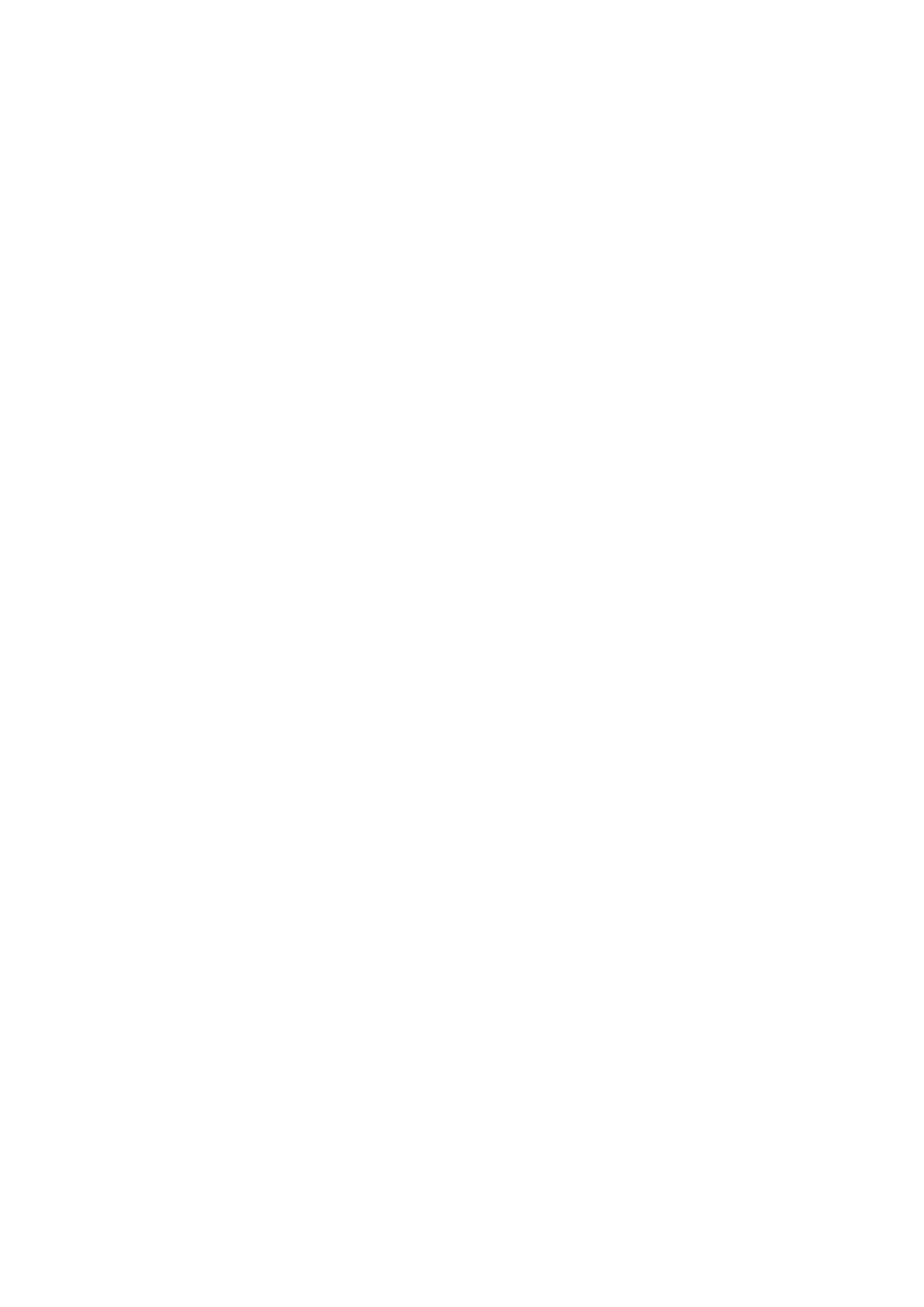*same Heritage to local residents. The potential message is more stronger, genuine and effective.* 

#### *Action n.º 2 Dissemination and explotation*

*This action responds to the UE strategies: "improving communication of EHL" "Use of streaming platforms and TIC" and "raise awareness among the Youth", and also the Culture Strand priority of "Dissemintation of results"*

#### *a) dissemination channels and medias*

*It is obvious that people won't turn towards institutional websites or channels when they are looking for entertainment or cultural contents. This has been a constante mistake of EU communication strategies on Heritage. Consequently, if we want to improve the communication of European Heritage, not only we need to change the message (action 1), we also need to turn to other media. It is as simple as that. As a result, this action consists of the use – or prospection- of the following channels:* 

*- Streming platforms (basically, Youtube Channel) . This channel fits perfectly with the general design of the documentary ( informal language and short episodes). Besides, this is an open channel which demands no further permit. Therefore the result of this action is guaranteed* 

*- Consolidated TV channels. That is Art, Travel and Entertainment notorious TV channels. In this case, negotiations are to be carried out, therefore, this action is an action of prospection and study. The publication is no guaranteed.* 

*- A proper Web-TV exclusively dedicated to European Heritage. A firststage study is to be carried out as for the type of contents, the possible suppliers of content, the broadcasting timeline structure, the overall costs. Because of the complexity of this sub-action, an ulterior and specific Creative Europe project would be required for its further development and achievement.* 

*b) exploitation through the european education system* 

*Once again, the design of the documentary (short episodes - informal language - personal focus) responds plainly to the demands of the education system, as far as pedagogical resources are concerned: motivational, directly exploitable and separation in units.* 

*The professional background of the coordinators,-secondary school foreign language teacher- is a guarantee for this action to be fulfilled.* 

*c) a plurilinguistic dissemination* 

*This point will be achieved through the addition of multilingual subtitles so as to make the documentary available into several languages of the European Union, in the understanding that multilingualism is a pillar of integration and of promotion of cultural heritage.*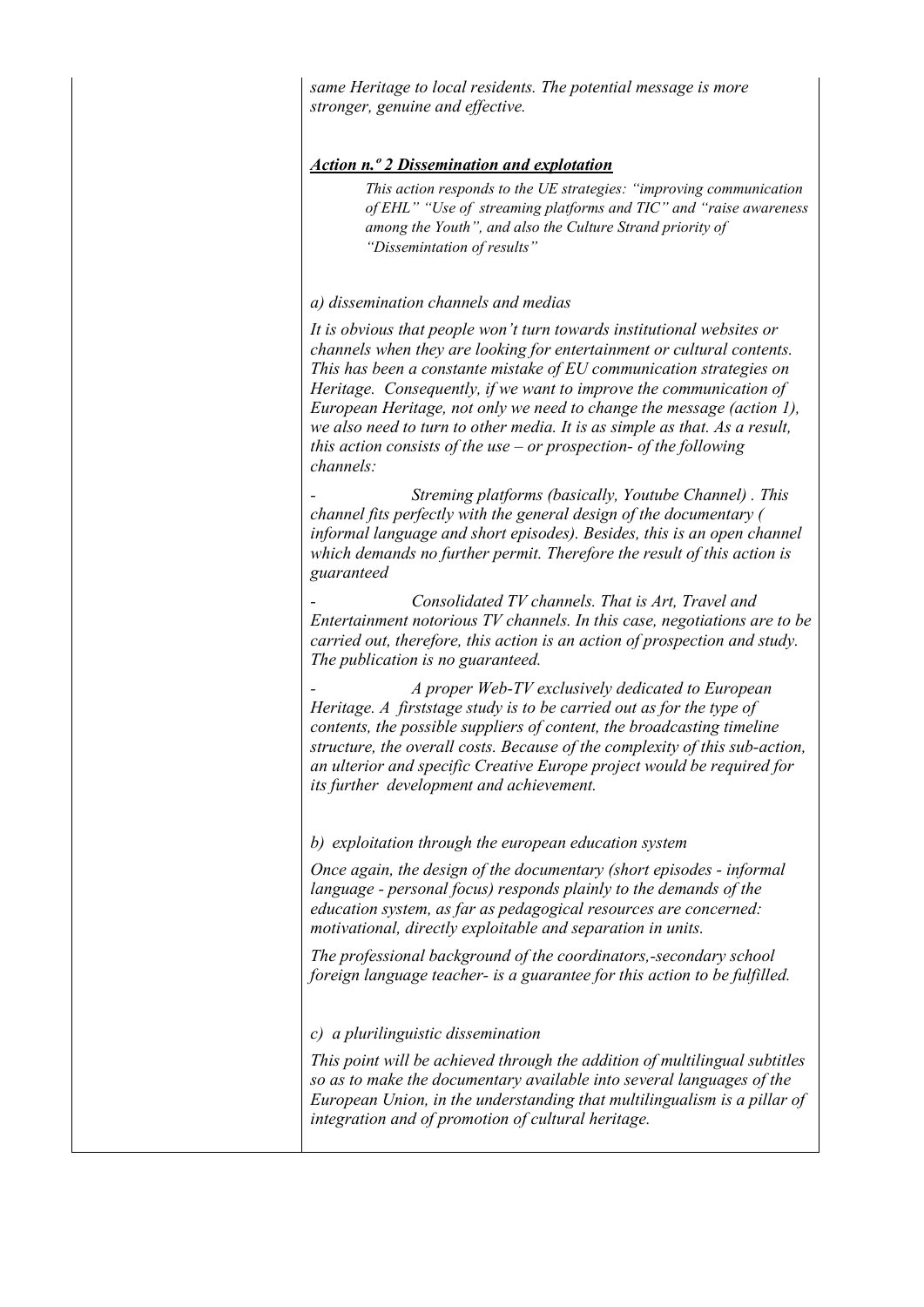|                             | The automatic translation technology has reached such a level of quality<br>in the recent years, that is is no longer too big a challenge to create<br>multilinguistic audiovisual contents. It is more a question of task<br>selection and control, than a question of capacity |
|-----------------------------|----------------------------------------------------------------------------------------------------------------------------------------------------------------------------------------------------------------------------------------------------------------------------------|
| Partners currently involved | none                                                                                                                                                                                                                                                                             |
| in the project              |                                                                                                                                                                                                                                                                                  |